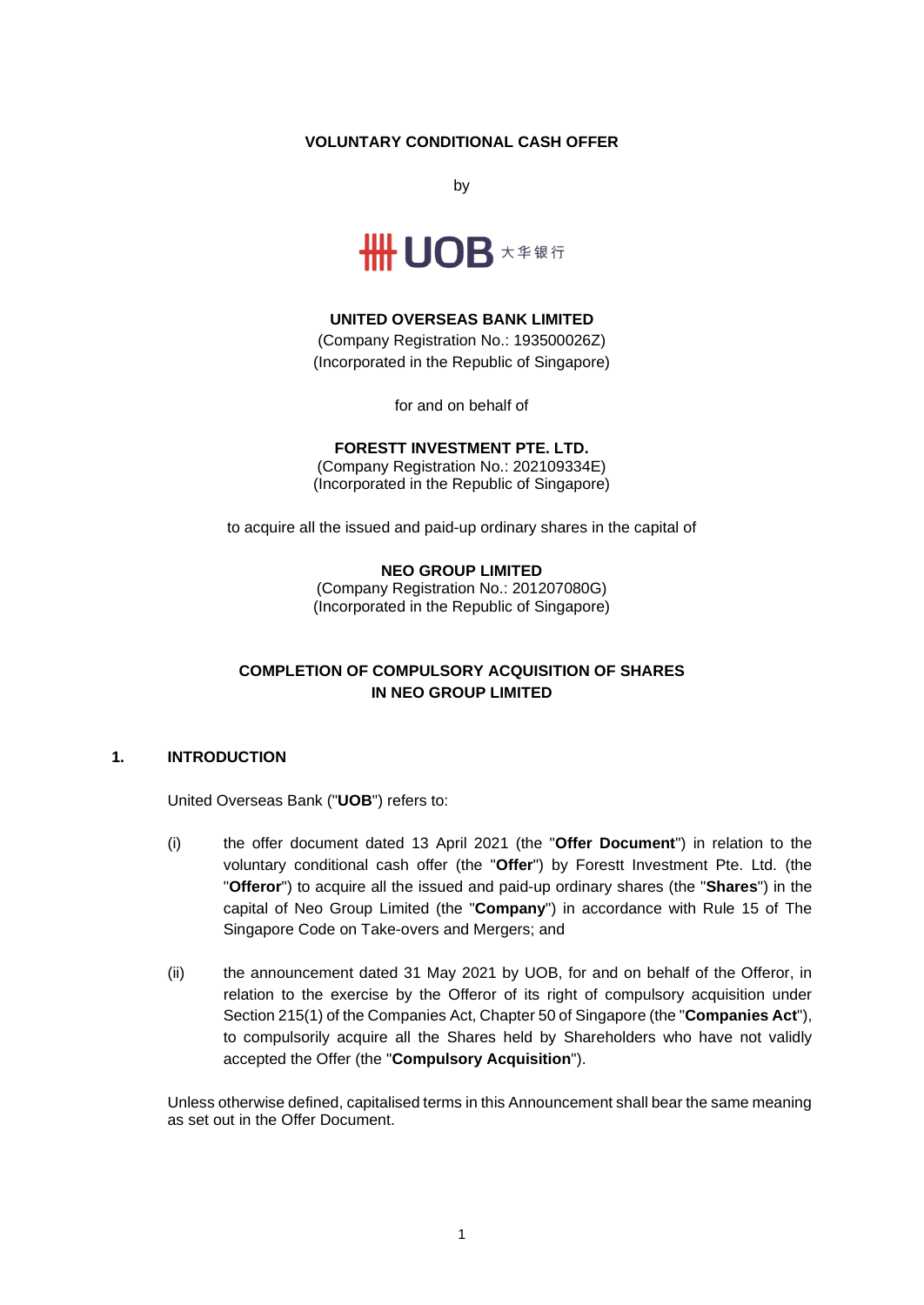# **2. COMPLETION OF COMPULSORY ACQUISITION UNDER SECTION 215(1) OF THE COMPANIES ACT**

UOB wishes to announce, for and on behalf of the Offeror, that the Compulsory Acquisition has been completed on 8 June 2021. As at the date of this Announcement, the transfer of the Shares of the Dissenting Shareholders to the Offeror has been effected and payment for such Shares has been despatched or credited to the Dissenting Shareholders.

Accordingly, the Company is now a wholly-owned subsidiary of the Offeror and will be delisted from the Official List of the SGX-ST with effect from 9.00 a.m. (Singapore time) on 9 June 2021.

## **3. RESPONSIBILITY STATEMENT**

The Directors of the Offeror (including those who may have delegated detailed supervision of this Announcement) have taken all reasonable care to ensure that the facts stated and all opinions expressed in this Announcement are fair and accurate and that no material facts have been omitted from this Announcement, the omission of which would make any statement in this Announcement misleading.

Where any information has been extracted or reproduced from published or otherwise publicly available sources (including, without limitation, information relating to the Company or the Group), the sole responsibility of the Directors of the Offeror has been to ensure, through reasonable enquiries, that such information is accurately and correctly extracted from such sources or, as the case may be, accurately reflected or reproduced in this Announcement.

The Directors of the Offeror jointly and severally accept full responsibility accordingly.

## Issued by **United Overseas Bank Limited**

For and on behalf of **Forestt Investment Pte. Ltd.**  8 June 2021

Any enquiries relating to this Announcement or the Offer should be directed during office hours to the UOB helpline at (65) 6539 7066.